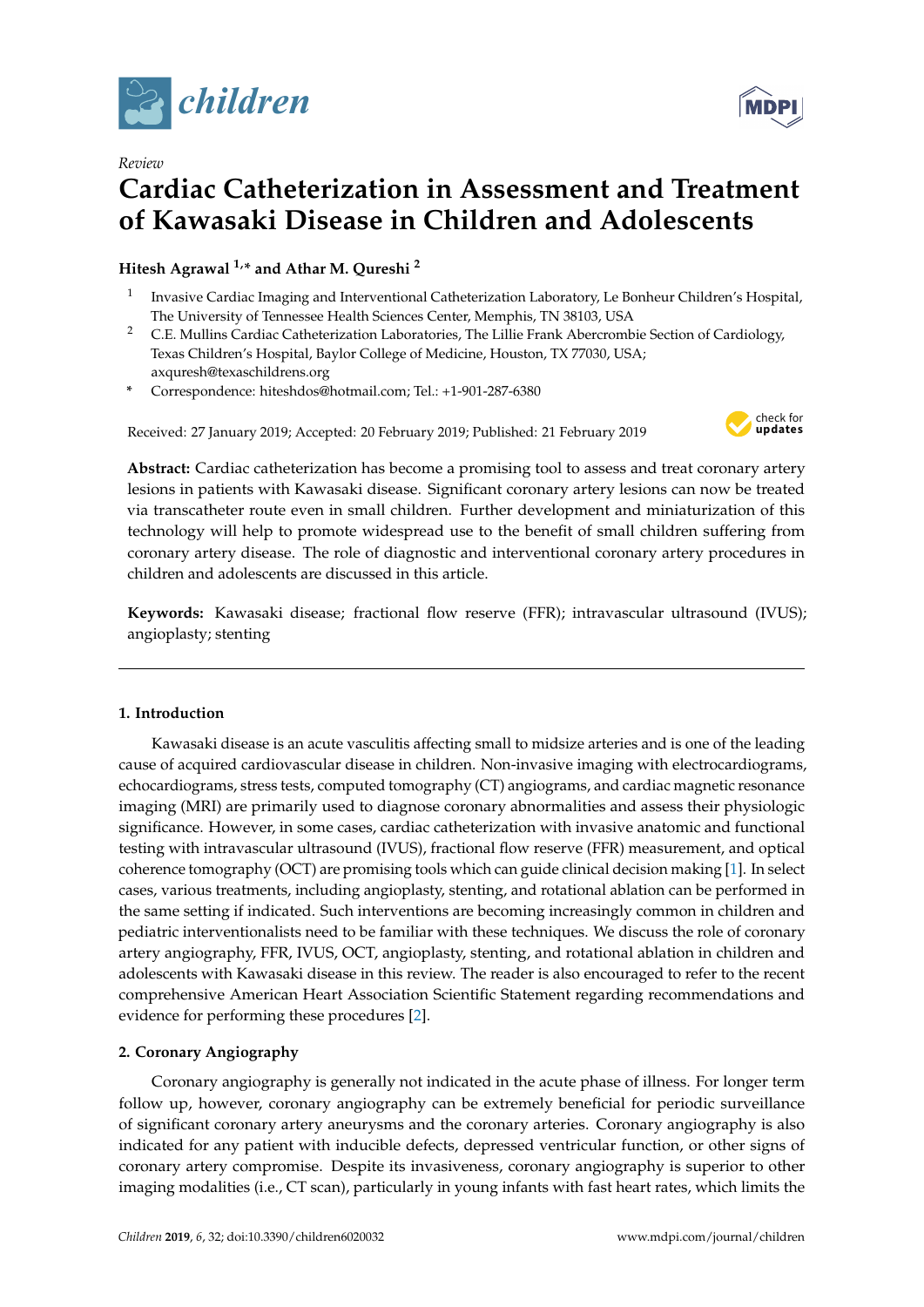utility of CT scan imaging. Coronary angiography delineates the luminal diameter of the affected coronary artery segment in relation to the normal vessel, degree of stenosis, calcified areas, and aneurysm size. In addition, the distal coronary vasculature can be evaluated, which can be difficult to do with other imaging modalities. Anatomic mapping with coronary angiography is an important step prior to embarking on provocative functional testing or transcatheter interventions, or surgical bypass grafts. For pre-operative planning, angiograms of the subclavian arteries or internal mammary arteries selectively are important for surgical planning, should internal mammary arteries need to be used for coronary artery bypass in the future. Angiography is again helpful to assess the patency of the bypass grafts for follow up, particularly in the presence of competitive flow, which may lead to stenosis of bypass grafts.

Small children undergo general anesthesia, while older children can tolerate conscious sedation for the procedure. Patients are heparinized, and an activated clotting time of ~250 seconds is maintained throughout the procedure. An aortic root angiogram prior to selectively engaging coronary arteries may be helpful. This helps guide the operator in choosing the catheter type based on the origin of the coronary arteries and size of the aorta. Additionally, in the setting of severe proximal stenosis, it alerts the operator of potential hemodynamic compromise during coronary angiography or invasive testing of the coronary arteries, particularly in small coronary arteries. If standard curve catheters are not successful in engaging coronary arteries, the catheters can be shaped by hand or with heat to provide an appropriate curve. This may be necessary in particular in early infancy, for whom limited coronary artery curves are available.

Angiography is performed in angled projections. In children and adolescents, biplane angiography in simultaneous orthogonal views is advantageous and can help limit the amount of contrast administered. For the left coronary artery system in particular, the right anterior oblique (RAO)/cranial projection is used to profile the left anterior descending coronary artery. The left anterior oblique (LAO)/caudal projection (also known as the spider view) profiles the left main coronary artery and is helpful for bifurcating lesions or aneurysms that may be seen in this area. It is also helpful to view the circumflex coronary artery. Both RAO and LAO projections can be used to image the right coronary artery system as well. Further complex angulations are beyond the scope of this article, however, may be needed to image specific coronary artery segments.

#### **3. Fractional Flow Reserve**

FFR is the ratio of flow in the coronary artery distal to the stenosis compared to the aortic pressure, with a normal value being 1.0. FFR is measured at baseline, followed by provocative testing with adenosine (140 mcg/kg/min) infusion for 3 minutes [\[3\]](#page-5-2). Mean FFR is used for assessment for fixed coronary stenosis. A cut off value of ≤0.8 is considered positive for indications for coronary revascularization. There is emerging data in adults that instantaneous wave free-ratio (iFR), which avoids the use of hyperemic agents like adenosine, gives similar diagnostic accuracy compared to FFR with adenosine [\[4\]](#page-5-3). This technology has the potential to reduce procedural time, cost, and adverse events associated with medication administration, however, needs further evaluation in children.

In adults with atherosclerotic coronary artery disease, it has been shown that the addition of FFR is superior to angiography alone to guide percutaneous coronary interventions [\[5\]](#page-5-4). The mechanism of coronary stenosis in Kawasaki disease is related to myofibroblastic proliferation, thrombosis, and calcification [\[6\]](#page-5-5). Stenosis may occur within the aneurysm, and not infrequently around the margins of the aneurysms. Although this is different from atherosclerosis, FFR has demonstrated to be a reliable marker to assess the severity of coronary stenosis in Kawasaki disease [\[7\]](#page-5-6). In children, generally 4–5 Fr catheters are used for FFR measurement. However, in very small children, even 3.3 Fr catheters can be used for this purpose, as the  $0.014$ <sup>"</sup> wire required can be introduced within a 3.3 Fr catheter without a dampening effect. It is important to remember that if the catheter obstructs the coronary ostium, it should be withdrawn to the aorta for accurate measurements to prevent dampening effects and inaccurate measurements.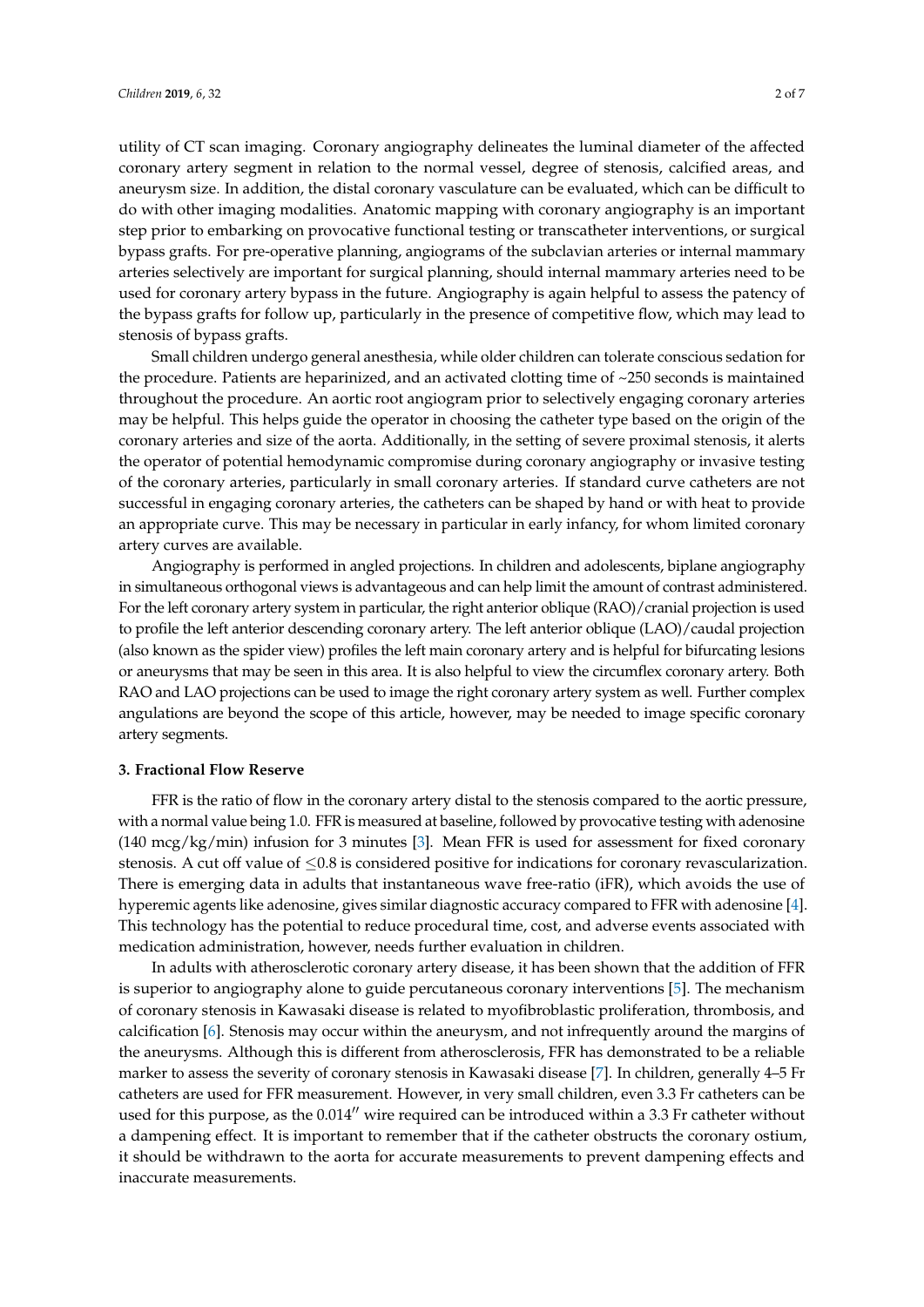#### **4. Intravascular Ultrasound**

IVUS has increased our understanding of the vascular changes that occur in the coronary artery wall post Kawasaki disease. Long term follow up studies with IVUS have shown persisting abnormal vascular wall morphology and endothelial dysfunction at the site of coronary aneurysms that have regressed in patients with Kawasaki disease [\[8\]](#page-5-7). Various degrees of intimal thickening and abnormal vascular response to acetylcholine and isosorbide dinitrate infusion have been noted [\[8\]](#page-5-7). The degree of calcification can be quantified using IVUS and can be used in the decision-making towards optimal mode of intervention in the coronary artery. The major drawback of this technology is that it requires the use of 5–6 Fr guiding catheters, and hence it is not routinely performed in small children.

#### **5. Optical Coherence Tomography**

OCT is an emerging technology with higher spatial resolution than IVUS in visualization of microscopic details of the coronary artery wall, though the depth of imaging is limited [\[9,](#page-5-8)[10\]](#page-5-9). Another limitation of this technique includes the need to displace blood within coronary arteries during image acquisition. In children, it can be performed using a 5 Fr guide catheter. A number of findings have been noted with OCT, the most common being intimal hyperplasia, fibrosis and disappearance of the medial layer [\[11](#page-5-10)[,12\]](#page-6-0). Although the significance of these findings are not clear, they may correspond with coronary endothelial dysfunction which may put patients at risk of future cardiac events. Further refinements in this technology is required before it can be utilized more extensively in children.

#### **6. Treatment**

Catheter interventions and bypass surgery both have their merits and drawbacks and complement each other to provide optimal outcomes for children with Kawasaki disease. It is important to emphasize that catheter-based interventions may help palliate significant coronary lesions and help buy time before a bypass graft is required, a strategy that seems logical in select young children. Future options for bypass grafting are generally not jeopardized in these vessels. In some children, catheter interventions may be curative, and in those with multi-vessel disease, a staged approach can be taken while treating the most severe lesions first. However, it is important to recognize that patients undergoing transcatheter interventions as the first procedure may have higher re-intervention rates when compared to those undergoing coronary artery bypass graft (CABG) [\[13,](#page-6-1)[14\]](#page-6-2). Generally, coronary lesions that are localized or short segment are amenable to transcatheter interventions, and patients with severe left ventricular dysfunction are best treated with a bypass surgery as the first step [\[15\]](#page-6-3).

#### **7. Indications for Catheter Interventions and Consideration for Coronary Artery Bypass Grafting**

Indications for catheter-based interventions should take into consideration institutional or local expertise and involvement of appropriate specialists (i.e., adult interventional cardiologists) when needed. Local surgical expertise should also be taken into important consideration.

Management of acute thrombosis in the cardiac catheterization laboratory can be performed. If medical therapy fails and there is a need for acute catheter-based thrombolysis, a number of new therapies may be utilized for acute coronary artery thrombolysis depending on institutional experience [\[16\]](#page-6-4).

Recommendations from experts in Japan have been published for catheter-based treatment of coronary artery stenotic lesions in Kawasaki Disease. Both single vessel and multivessel focal disease can be treated in the cardiac catheterization laboratory. These include any patient with symptoms of ischemia or findings of ischemia on testing. Patients with more than 75% narrowing in the left anterior descending coronary artery, which can be a cause of sudden death, should be considered for revascularization, either catheter-based or surgical. Catheter-based interventions should also be considered for high risk CABG patients. Numerous reports and series of catheter-based therapies have been published, however, data regarding long term outcomes are lacking [\[15\]](#page-6-3).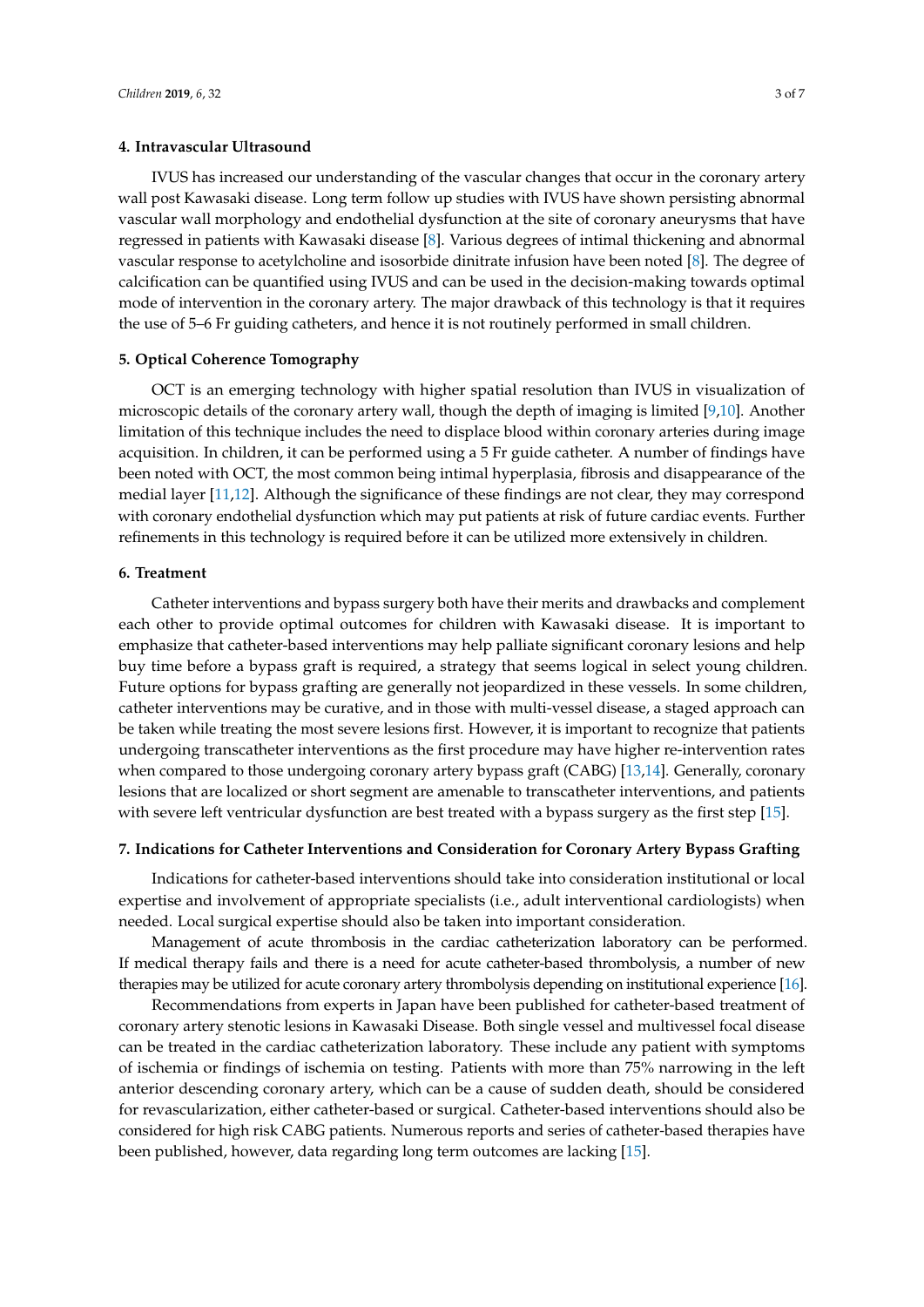Although percutaneous coronary interventions can be performed in children and adolescents with single vessel disease or multivessel focal disease; in those patients with multivessel disease and diminished LV function, CABG may be the preferred first line of treatment [\[2\]](#page-5-1). An elegant study from Japan showed excellent long-term results from CABG in children with Kawasaki disease, with the vast majority of patients surviving at long term follow-up with excellent functional status. However, reinterventions were common, stressing the need for close follow-up surveillance [\[17\]](#page-6-5).

#### **8. Balloon Angioplasty**

Previous studies have shown that balloon angioplasty is effective for patients with shorter duration of onset from the disease, some indicating that within 6 years of the onset of Kawasaki disease but at >6 years after onset, it is less effective [\[18–](#page-6-6)[20\]](#page-6-7). Stenotic coronary lesions early in the disease process are usually caused by intimal hypertrophy without significant calcification and are best treated with balloon angioplasty. The diameter of the balloon chosen is equal to or slightly smaller than the normal artery adjacent to the stenosis. A short balloon length is preferred in order to limit its expansion to the affected part of the vessel. The advantages of this mode of therapy is that it can be applied to very small children as well, and all future options for other interventions or surgery are still preserved.

Post angioplasty, patients with Kawasaki disease need to be watched for development of new coronary aneurysms [\[18](#page-6-6)[,21\]](#page-6-8). Although the mechanisms are unclear, they may be related to high pressure balloon angioplasty [\[18,](#page-6-6)[21\]](#page-6-8). Hence, it is recommended to keep the maximum balloon pressure below 10 atm [\[18,](#page-6-6)[21\]](#page-6-8). Slow inflation and deflation of balloons may be beneficial as well. In cases of complete coronary artery occlusion that are unable to be crossed with a wire, microcatheters can be helpful to cross such lesions prior to angioplasty. In general, due to the above limitations, balloon angioplasty in isolation is usually not an effective treatment modality for these patients and often needs to be performed in addition to rotational angioplasty or stenting.

#### **9. Stenting**

Children and adolescents with Kawasaki disease who have recurrent stenosis following angioplasty should be considered for stenting (Figure [1\)](#page-4-0). Although bare metal stents have been used for this purpose in the past [\[18](#page-6-6)[,21](#page-6-8)[,22\]](#page-6-9), drug eluting coronary stents should be used in this era and can generally be introduced using 5 Fr guide catheters as well. These stents have excellent patency rates and have low incidence rates of new aneurysm formation. The diameter of the stent chosen should be equal to the size of the adjacent normal vessel. The shortest length of the stent should be used and care should be taken to avoid jailing any side branches. Following the procedure, stent prophylaxis is necessary. In addition to Aspirin 5 mg/kd/day, clopidogrel 4 mg/kg loading dose is given followed by maintenance with 1mg/kg/day in children for more than 2 months [\[22\]](#page-6-9), and preferably up to 6 months, based on extrapolation from adult data. Low molecular weight heparin or coumadin should be used if large coronary aneurysms are still present. Although there is lack of long-term data, it may be beneficial to use statins in Kawasaki disease patients with severe coronary artery disease.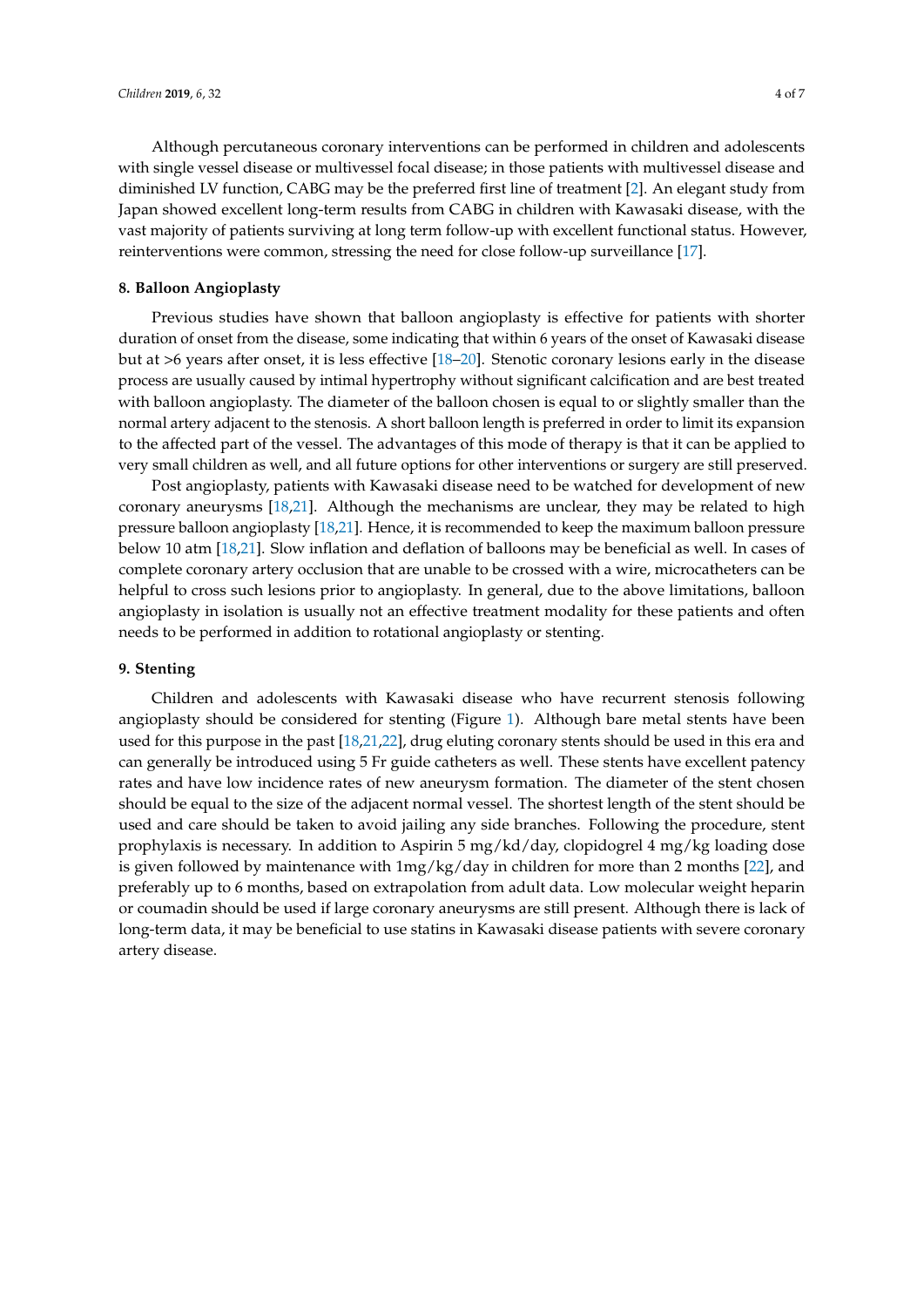<span id="page-4-0"></span>

**Figure 1.** A 7-year-old with a history of Kawasaki disease and giant coronary artery aneurysms of the **Figure 1.** A 7-year-old with a history of Kawasaki disease and giant coronary artery aneurysms of the<br>left main coronary artery and right coronary artery underwent a cardiac catheterization. Fractional flow reserve with adenosine in the right coronary artery (RCA) was 0.74. Stenosis proximal to the flow reserve with adenosine in the right coronary artery (RCA) was 0.74. Stenosis proximal to the aneurysm in the RCA is seen (arrow) (**A**). After placement of a drug-eluting stent, the stenosis has aneurysm in the RCA is seen (arrow) (**A**). After placement of a drug-eluting stent, the stenosis has resolved (arrow) (**B**). Two years later, a cardiac MRI showed an inducible perfusion defect in the resolved (arrow) (**B**). Two years later, a cardiac MRI showed an inducible perfusion defect in the inferior inferior septum and inferior wall. Angiograms in the RCA showed complete occlusion of the RCA septum and inferior wall. Angiograms in the RCA showed complete occlusion of the RCA stent (arrow) (C). After recanalization and angioplasty, an overlapping stent was placed extending to the distal RCA (lower inferior arrow) (**D**) and an additional proximal stent was also placed (superior arrow) (**D**), reestablishing flow in the RCA.

# **10. Rotational Ablation 10. Rotational Ablation**

Rotational ablation technology employs a diamond coated burr that rotates at 200,000 rpm to treat coronary artery stenosis and even lesions that are severely calcified [\[21\]](#page-6-8). Rotational ablation in addition to stent implantation may yield superior results in calcified lesions. The primary limitation addition to stent implantation may yield superior results in calcified lesions. The primary limitation addition to stent implantation may yield superior results in calcified lesions. The primary limitation of this technique is that it requires larger arterial access, and hence, it is mainly suited for larger is that it requires larger arterial access, and hence, it is mainly suited for larger patients [18,21]. patients [\[18,](#page-6-6)[21\]](#page-6-8). Rotational ablation technology employs a diamond coated burr that rotates at 200,000 rpm to

#### **11. Complications, Limitations, and Future Directions 11. Complications, Limitations, and Future Directions**

arrhythmia, atrio-ventricular block, ventricular tachycardia or fibrillation may occur and can have serious implications, even proving to be fatal. Centers should be equipped to manage such situations and other adverse events. Transcatheter coronary artery interventions can now be performed in small children. However, collaboration with adult cardiologists and surgeons is a very important aspect to move this field forwards. We need to develop equipment focused on this population, such as 5 Fr and smaller catheters with pediatric curves. Further miniaturing the coronary balloon and stent technology will be beneficial for small children. These procedures have a steep learning curve and should will be beneficial for small children. These procedures have a steep learning curve and should Although infrequent, complications, such as coronary artery dissection, acute thrombosis, brady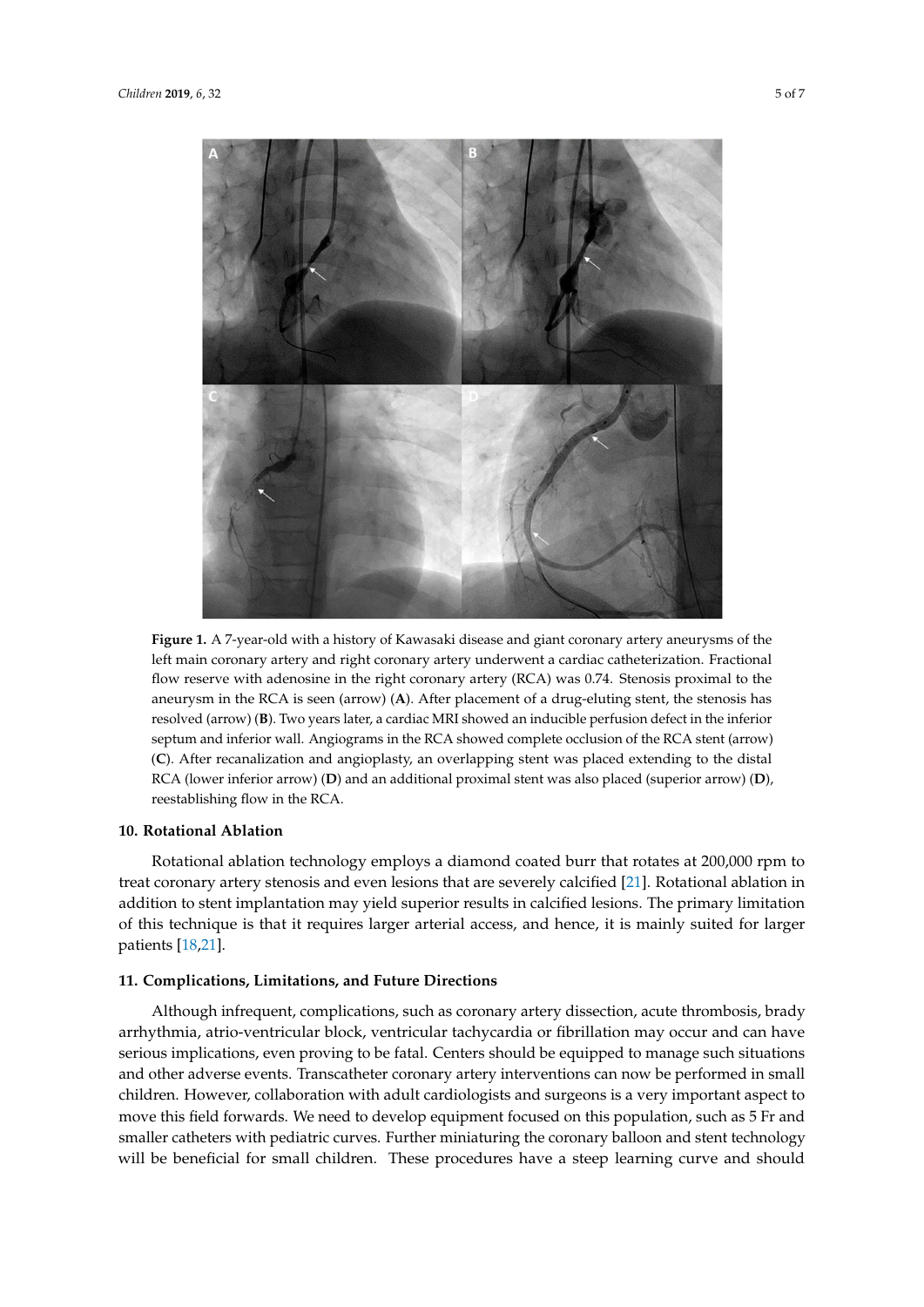be performed in specialized centers with expertise in caring for these children. Multi-institutional registries need to be set up to continually evaluate performance to strive for optimal outcomes.

#### **12. Conclusions**

Cardiac catheterization has an important role in the evaluation and treatment of children and adolescents with Kawasaki disease. Transcatheter coronary artery interventions can now be performed safely in small children. Optimal outcomes are dependent on a collaborative team approach between cardiologists, cardiac interventionalists, and surgeons. Coronary artery disease in children and adolescents with Kawasaki disease can occur in a myriad of forms and merits an individualized approach to such patients considering the local expertise and availability of resources.

**Author Contributions:** Conceptualization, H.A. and A.M.Q.; methodology, H.A. and A.M.Q.; software, H.A. and A.M.Q.; validation, H.A. and A.M.Q.;formal analysis, H.A. and A.M.Q.; investigation, H.A. and A.M.Q.; resources, H.A. and A.M.Q.; data curation, H.A. and A.M.Q.; writing—original draft preparation, H.A. and A.M.Q.; writing—review and editing, H.A. and A.M.Q.; visualization, H.A. and A.M.Q.; supervision, H.A. and A.M.Q.; project administration, H.A. and A.M.Q.

**Funding:** This research received no external funding.

**Conflicts of Interest:** The authors declare no conflict of interest.

#### **References**

- <span id="page-5-0"></span>1. Qureshi, A.M.; Agrawal, H. Catheter-based anatomic and functional assessment of coronary arteries in anomalous aortic origin of a coronary artery, myocardial bridges and Kawasaki disease. *Congenit Heart Dis.* **2017**, *12*, 615–618. [\[CrossRef\]](http://dx.doi.org/10.1111/chd.12500) [\[PubMed\]](http://www.ncbi.nlm.nih.gov/pubmed/28608519)
- <span id="page-5-1"></span>2. McCrindle, B.W.; Rowley, A.H.; Newburger, J.W.; Burns, J.C.; Bolger, A.F.; Gewitz, M.; Baker, A.L.; Jackson, M.A.; Takahashi, M.; Shah, P.B.; et al. Diagnosis, Treatment, and Long-Term Management of Kawasaki Disease: A Scientific Statement for Health Professionals From the American Heart Association. *Circulation* **2017**, *135*, e927–e999. [\[CrossRef\]](http://dx.doi.org/10.1161/CIR.0000000000000484) [\[PubMed\]](http://www.ncbi.nlm.nih.gov/pubmed/28356445)
- <span id="page-5-2"></span>3. Agrawal, H.; Molossi, S.; Alam, M.; Sexson-Tejtel, S.K.; Mery, C.M.; McKenzie, E.D.; Fraser, C.D.; Qureshi, A.M. Anomalous Coronary Arteries and Myocardial Bridges: Risk Stratification in Children Using Novel Cardiac Catheterization Techniques. *Pediatr. Cardiol.* **2017**, *38*, 624–630. [\[CrossRef\]](http://dx.doi.org/10.1007/s00246-016-1559-4) [\[PubMed\]](http://www.ncbi.nlm.nih.gov/pubmed/28214966)
- <span id="page-5-3"></span>4. Götberg, M.; Christiansen, E.H.; Gudmundsdottir, I.J.; Sandhall, L.; Danielewicz, M.; Jakobsen, L.; Olsson, S.-E.; Öhagen, P.; Olsson, H.; Omerovic, E.; et al. Instantaneous Wave-free Ratio versus Fractional Flow Reserve to Guide PCI. *N. Engl. J. Med.* **2017**, *376*, 1813–1823. [\[CrossRef\]](http://dx.doi.org/10.1056/NEJMoa1616540) [\[PubMed\]](http://www.ncbi.nlm.nih.gov/pubmed/28317438)
- <span id="page-5-4"></span>5. Tonino, P.A.L.; De Bruyne, B.; Pijls, N.H.J.; Siebert, U.; Ikeno, F.; van't Veer, M.; Klauss, V.; Manoharan, G.; Engstrøm, T.; Oldroyd, K.G.; et al. Fractional flow reserve versus angiography for guiding percutaneous coronary intervention. *N. Engl. J. Med.* **2009**, *360*, 213–224. [\[CrossRef\]](http://dx.doi.org/10.1056/NEJMoa0807611) [\[PubMed\]](http://www.ncbi.nlm.nih.gov/pubmed/19144937)
- <span id="page-5-5"></span>6. Newburger, J.W.; Takahashi, M.; Burns, J.C. Kawasaki Disease. *J. Am. Coll. Cardiol.* **2016**, *67*, 1738–1749. [\[CrossRef\]](http://dx.doi.org/10.1016/j.jacc.2015.12.073) [\[PubMed\]](http://www.ncbi.nlm.nih.gov/pubmed/27056781)
- <span id="page-5-6"></span>7. Ogawa, S.; Ohkubo, T.; Fukazawa, R.; Kamisago, M.; Kuramochi, Y.; Uchikoba, Y.; Ikegami, E.; Watanabe, M.; Katsube, Y. Estimation of myocardial hemodynamics before and after intervention in children with Kawasaki disease. *J. Am. Coll. Cardiol.* **2004**, *43*, 653–661. [\[CrossRef\]](http://dx.doi.org/10.1016/j.jacc.2003.10.032) [\[PubMed\]](http://www.ncbi.nlm.nih.gov/pubmed/14975478)
- <span id="page-5-7"></span>8. Iemura, M.; Ishii, M.; Sugimura, T.; Akagi, T.; Kato, H. Long term consequences of regressed coronary aneurysms after Kawasaki disease: Vascular wall morphology and function. *Heart* **2000**, *83*, 307–311. [\[CrossRef\]](http://dx.doi.org/10.1136/heart.83.3.307) [\[PubMed\]](http://www.ncbi.nlm.nih.gov/pubmed/10677411)
- <span id="page-5-8"></span>9. Groves, E.M.; Seto, A.H.; Kern, M.J. Invasive testing for coronary artery disease: FFR, IVUS, OCT, NIRS. *Cardiol. Clin.* **2014**, *32*, 405–417. [\[CrossRef\]](http://dx.doi.org/10.1016/j.ccl.2014.04.005) [\[PubMed\]](http://www.ncbi.nlm.nih.gov/pubmed/25091966)
- <span id="page-5-9"></span>10. Yamaguchi, T.; Terashima, M.; Akasaka, T.; Hayashi, T.; Mizuno, K.; Muramatsu, T.; Nakamura, M.; Nakamura, S.; Saito, S.; Takano, M.; et al. Safety and Feasibility of an Intravascular Optical Coherence Tomography Image Wire System in the Clinical Setting. *Am. J. Cardiol.* **2008**, *101*, 562–567. [\[CrossRef\]](http://dx.doi.org/10.1016/j.amjcard.2007.09.116) [\[PubMed\]](http://www.ncbi.nlm.nih.gov/pubmed/18307999)
- <span id="page-5-10"></span>11. Dionne, A.; Ibrahim, R.; Gebhard, C.; Bakloul, M.; Selly, J.B.; Leye, M.; Déry, J.; Lapierre, C.; Girard, P.; Fournier, A.; et al. Coronary Wall Structural Changes in Patients With Kawasaki Disease: New Insights From Optical Coherence Tomography (OCT). *J. Am. Heart Assoc.* **2015**, *4*, 1–9. [\[CrossRef\]](http://dx.doi.org/10.1161/JAHA.115.001939) [\[PubMed\]](http://www.ncbi.nlm.nih.gov/pubmed/25991013)